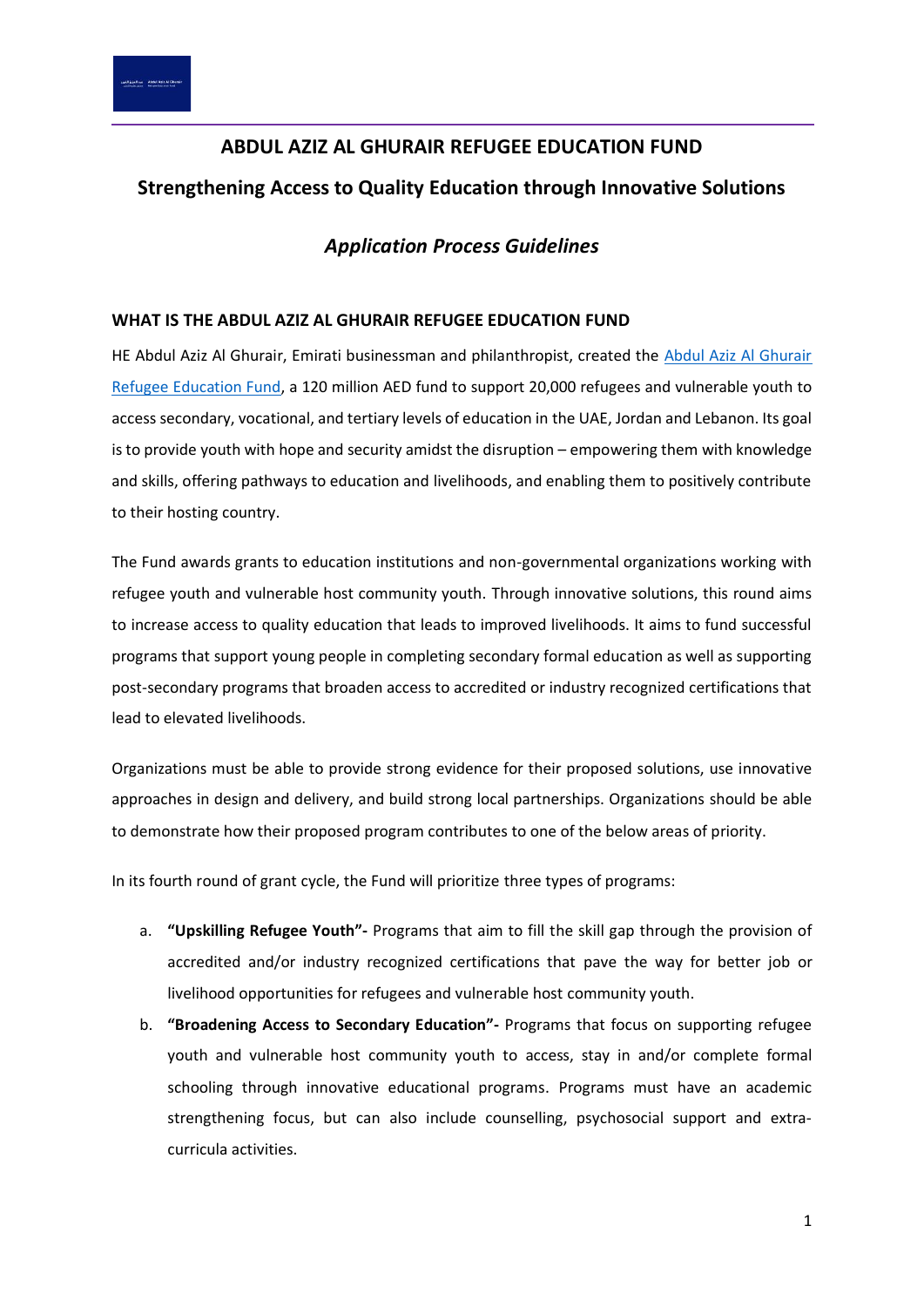c. **Pathways to Scale** – Current or previous grantees of the Abdul Aziz Al Ghurair Refugee Education Fund. Programs that have proven successful and applicant is able to show evidence for the urge to scale with co-funding / matched funding

#### **WHO WILL THE ABDUL AZIZ AL GHURAIR REFUGEE EDUCATION FUND BENEFIT**

The Fund targets vulnerable refugee youth in Jordan and Lebanon. The Fund will also consider targeting 50% of the proposed program to vulnerable youth in host communities. Beneficiaries should be in the age range that corresponds to the secondary and vocational education levels (age group: 14 to 30 years of age).

#### **ELIGIBILITY CRITERIA**

#### **The applicant must:**

- Have experience in at least 1 successfully completed program with refugees that is aligned with at least one of the Fund's areas of priority;
- Be able to demonstrate proof of concept that the program or pilot has had significant impact and has potential to scale;
- Provide previous evaluations of the proposed program and other relevant programs, as appropriate;
- Be a non-profit organizations, educational institutions (both private and not for profit) or social enterprises;
- Have a valid up-to date registration in Jordan or Lebanon;
- Not be affiliated with a political party or have political objectives;
- Have approval from relevant local government or process in place to implement proposed program;
- Have internal procedures and policies that allow them to follow the Fund's financial and technical reporting requirements; and
- Have capacity to plan, implement, and evaluate programs of the scale proposed
- For previous or current grantees
	- Able to demonstrate potential and need to scale program through an evaluation or impact report
	- Secured co-funding to scale proposed program
	- Proposed program must have been supported by the Abdul Aziz Al Ghurair Refugee Education Fund

#### **PROGRAM REQUIREMENTS**

- All programs must have co-funding of at least 25% of matched funds;
- Duration of program can range from 1 to 2 years;
- The proposed program could be an existing program that has potential to scale or a new program, where funding will enable it to scale and increase impact;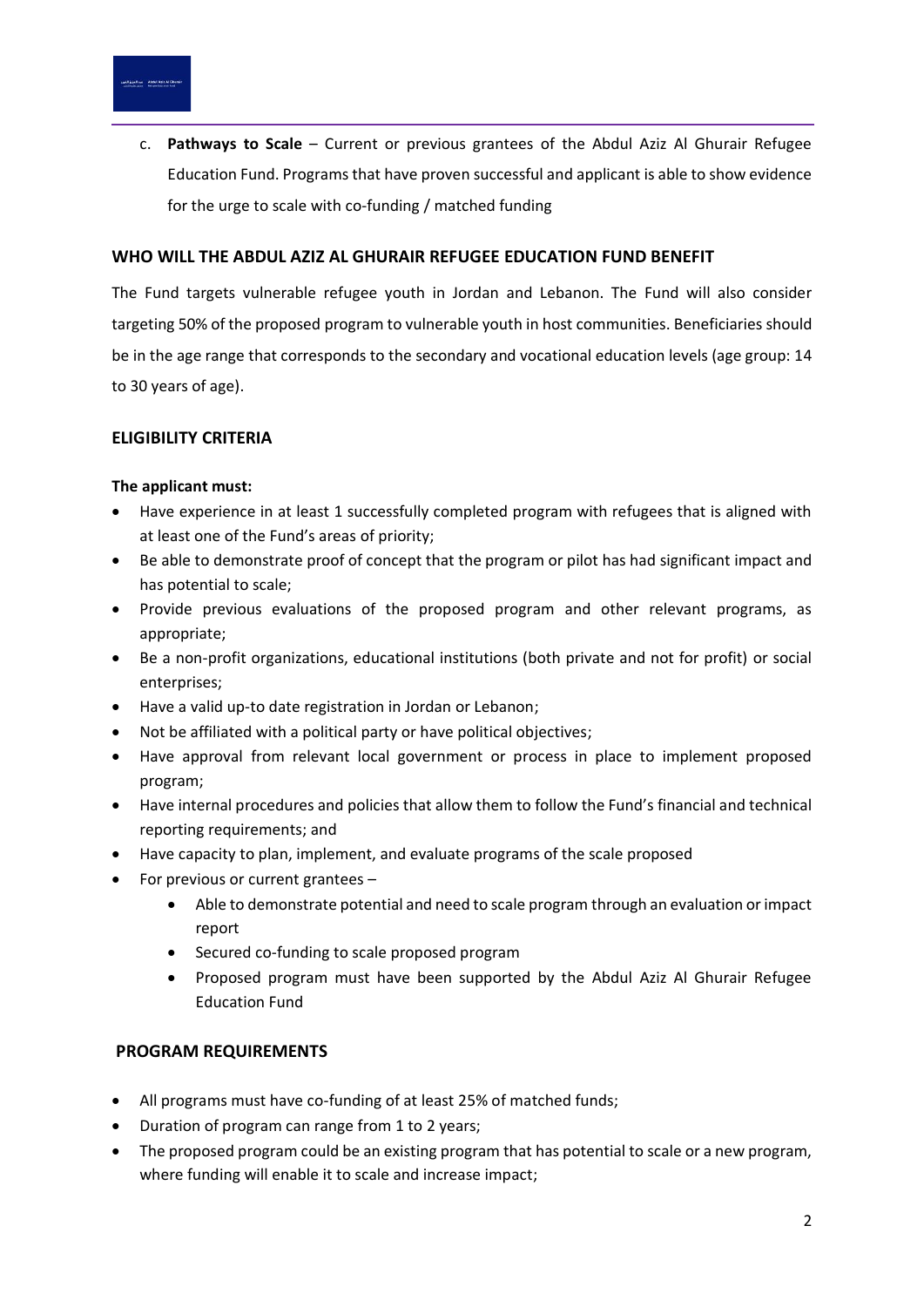

- Proposed programs can only address one of the areas of priorities listed in the above section;
- Proposed programs can be in Jordan and/or Lebanon, but only one proposal per organization; and
- For programs in the upskilling priority area, priority will be given to programs that already have private sector partners to ensure employment pathways (i.e. remote, part-time, freelancing or internships).

# **BUDGET**

- Indirect program costs the fund will allow up to 7% of total cost of the program to be assigned to indirect costs, if they are related to the program and are supported with strong justification.
- The fund will not cover infrastructure or building costs or maintenance.
- The fund will consider technology costs that are directly linked to the program, which could include systems, software, equipment, connectivity, and devices.
- Proof that the grant request does not exceed the size of the yearly operating budget of the applicant.

# **APPLICATION PROCESS**

- 1. Organizations who meet the eligibility criteria and proposed program fits with one of the areas of priorities are invited to submit a proposal (guidelines below) by email to [refugeeeducation@alghurairfoundation.org](mailto:refugeeeducation@alghurairfoundation.org) by July 1<sup>st</sup>, 2022.
- 2. The Abdul Aziz Al Ghurair Refugee Education Fund will conduct an internal review and selected organizations will be contacted for additional information (if needed).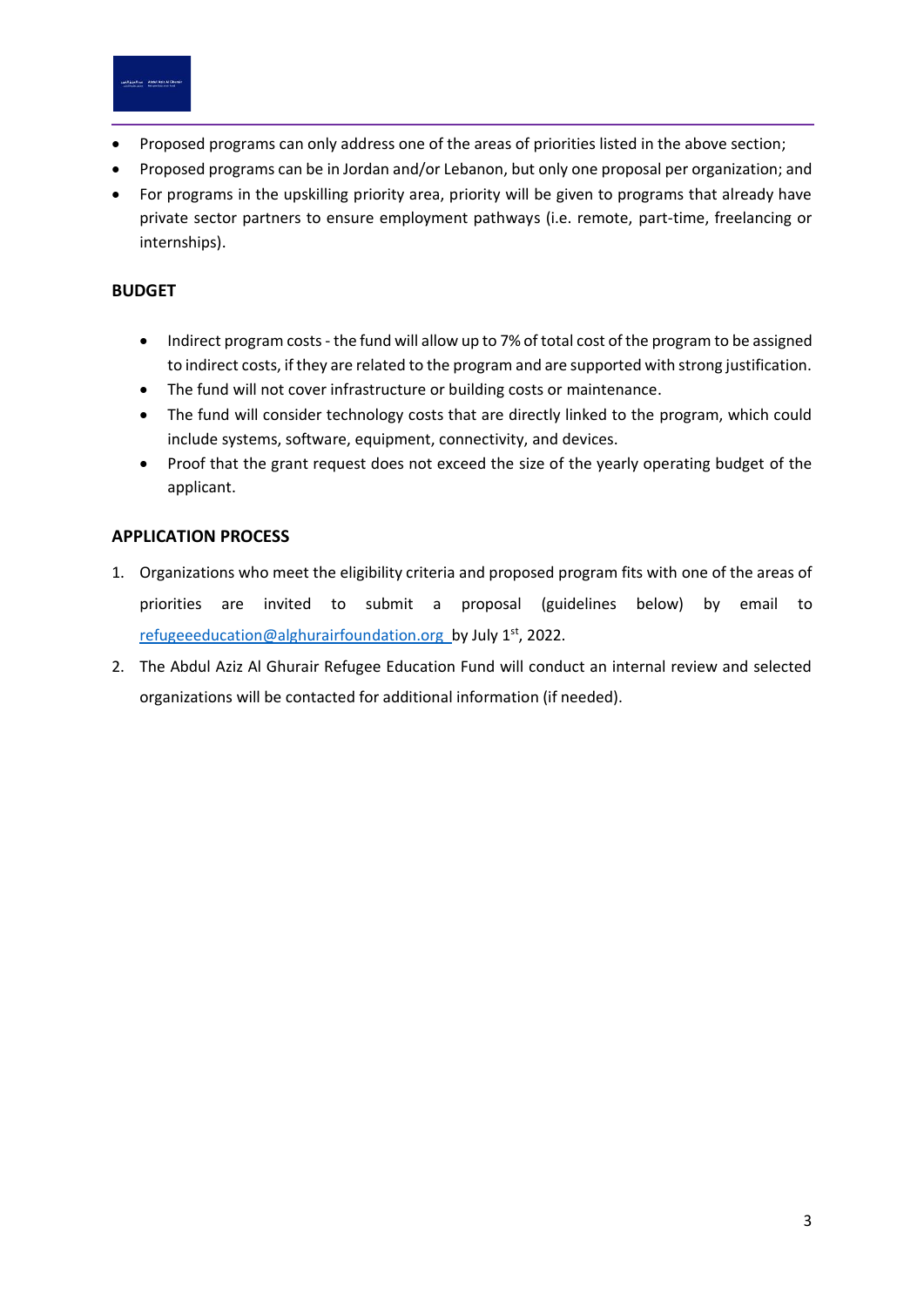

#### **PROPOSAL GUIDELINES**

**Length**: Maximum of 700 words

**Language:** English

#### **1. Organization Summary Information**

| Organization name                            |  |
|----------------------------------------------|--|
| Legal address                                |  |
| Mailing address (if<br>different from legal) |  |
| Telephone                                    |  |
| E-mail                                       |  |
| Website                                      |  |
| CEO / Director Name                          |  |
| Focal Person Name and<br>contact info        |  |

#### **2. Status / Registration**

- Please state type of organization (NGO, research center, training center, professional group, etc.).
- Please indicate under which law or regulation is the entity registered or incorporated.
- Please indicate the name and title of the person who is the legal representative of the organization.
- 3. **Summary Statement of the Program**
	- General overview of the proposed program and how it is aligned with the Fund. Please specify which objective it is aligned with
- 4. **Statement of need** (1 paragraph) Explain what issue you are addressing, show why is it important, provide any statistical evidence shows the urgent need to support the proposed program and identify the country you will work in. (Statistical evidence should be relevant to the proposed country)
- 5. **Program Activities**
	- Proposed activities: (Describe how the proposed activities address the identified issues, needs and priorities)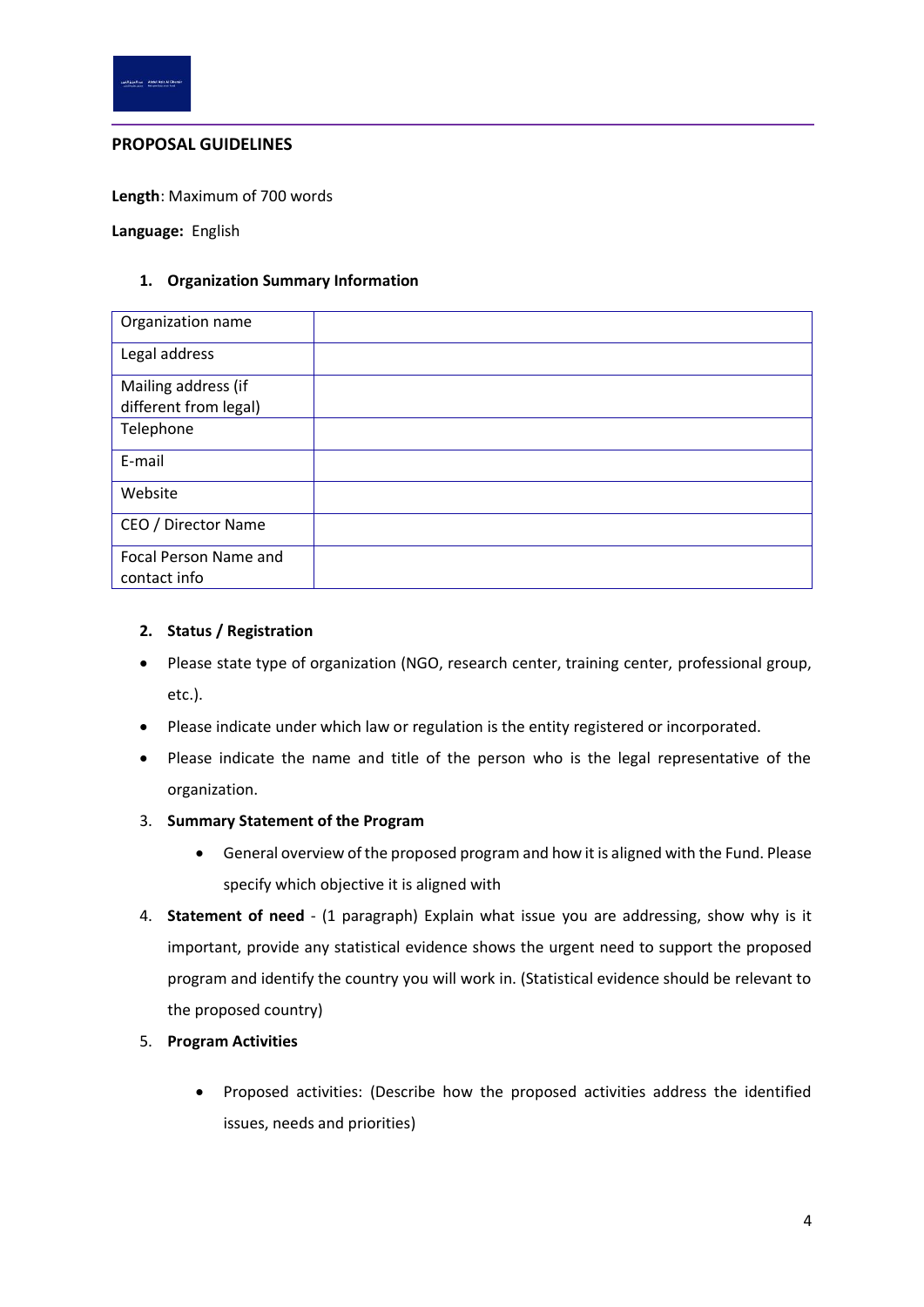

- Innovative Approach: (Describe the innovative practice(s) included in your proposal, what challenge(s) they address, and how it is expected to improve the outcome(s) of the program. If these practices have been previously implemented, please provide evidence of their success and/or impact)
- Relevance of proposed activities: (Describe how the proposed activities complement, strengthen, or fill gaps in the existing refugee education landscape (within the educational level the proposed program addresses)
- Target population: (Describe the target population to be served and the outreach numbers the proposed program aims to reach)

# **6. Implementation Plan and Timeline**

- Provide a detailed implementation plan and timeline of the proposed program (including planning phase)
- 7. **Impact and Outcomes –** State the impact and specific outcomes you hope to achieve and identify specific KPIS you hope to achieve
- 8. **Organizational Capacity -** Demonstrate why your organization is best equipped to implement this program, include any historic background (briefly) about the institution. Include hyper link to website.

# 9. **Budget**

- Include a full budget breakdown and budget narrative as per the budget template provided.
- List any other sources of co-funding, this does not necessarily only monetary, it can include in-kind contributions
- The budget narrative should describe the budget line items in greater detail and provide justification (where relevant).
- Describe how the cost per student is calculated. Describe justification for any indirect costs in the program and provide a detailed rationale for why it is needed.

#### **10. Co-Funding**

- Identify who the proposed co-funders are and what they will support.
- Demonstrate commitment from proposed co-funder to the project. (this could be a letter or an official email that demonstrates intent of co-funding/ matched funding)
- Include a rationale on how the co-funder will add value to the proposed program and support the applicant in reaching targets and meeting objectives.

#### 11. **Reporting Requirements**